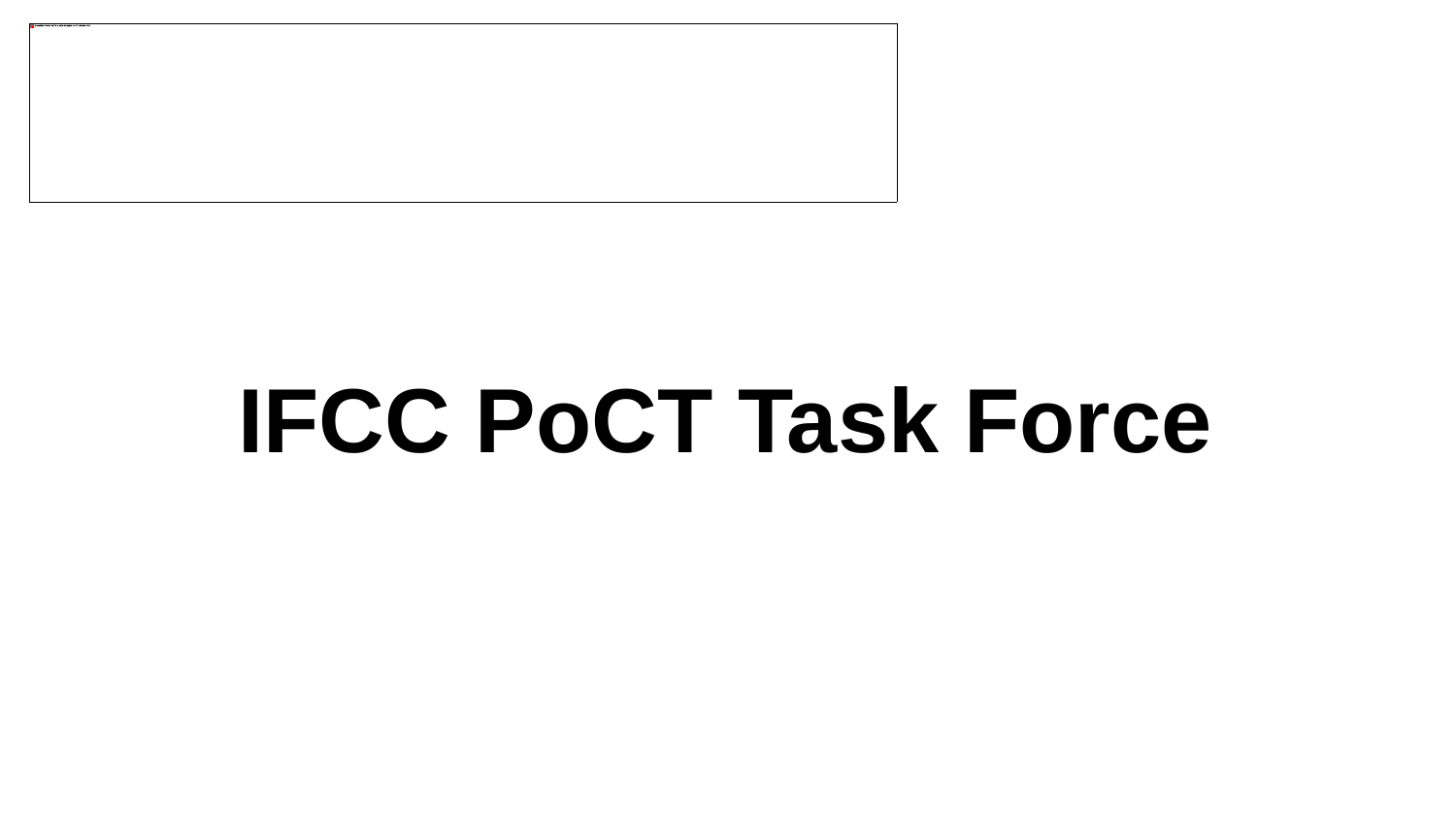### Task Force Members

- Rosy Tirimacco (Australia)
- Adil Khan (Canada)
- Jerry Kost (USA)
- Pascal Pernet (France)
- Trevor Alison (Corp Rep/Siemens)
- Deborah Francis (Corp Rep/Abbott)
- Anna Skurup (Corp Rep/Radiometer)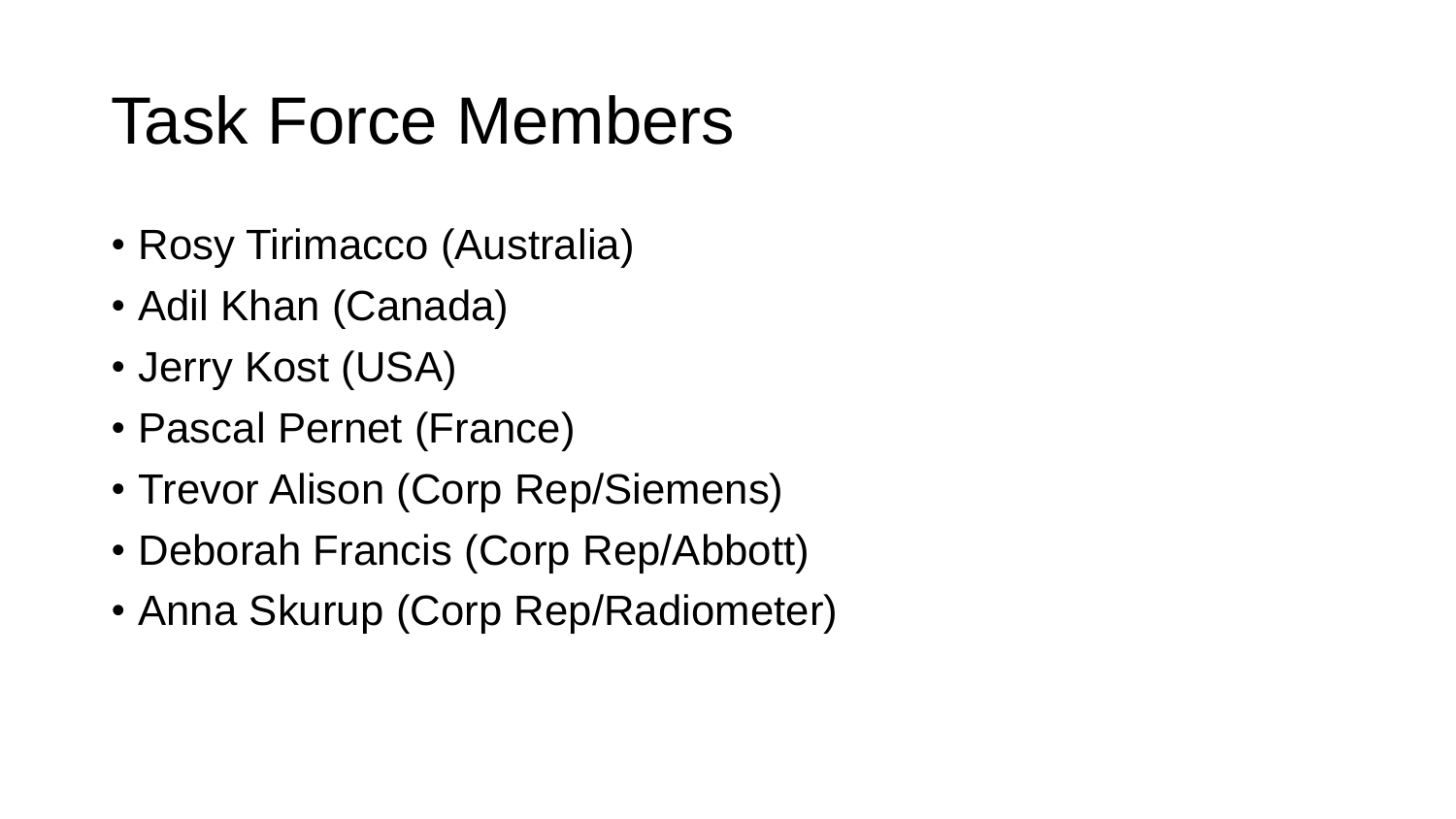#### Terms Of Reference

- To promote quality in the use, performance, interpretation and reporting of POCT across the full spectrum of clinical chemistry and laboratory medicine
- To create a forum for high level discussion on a wide range of POCT related topics
- To provide international leadership for developing the clinical practice of POCT in Laboratory Medicine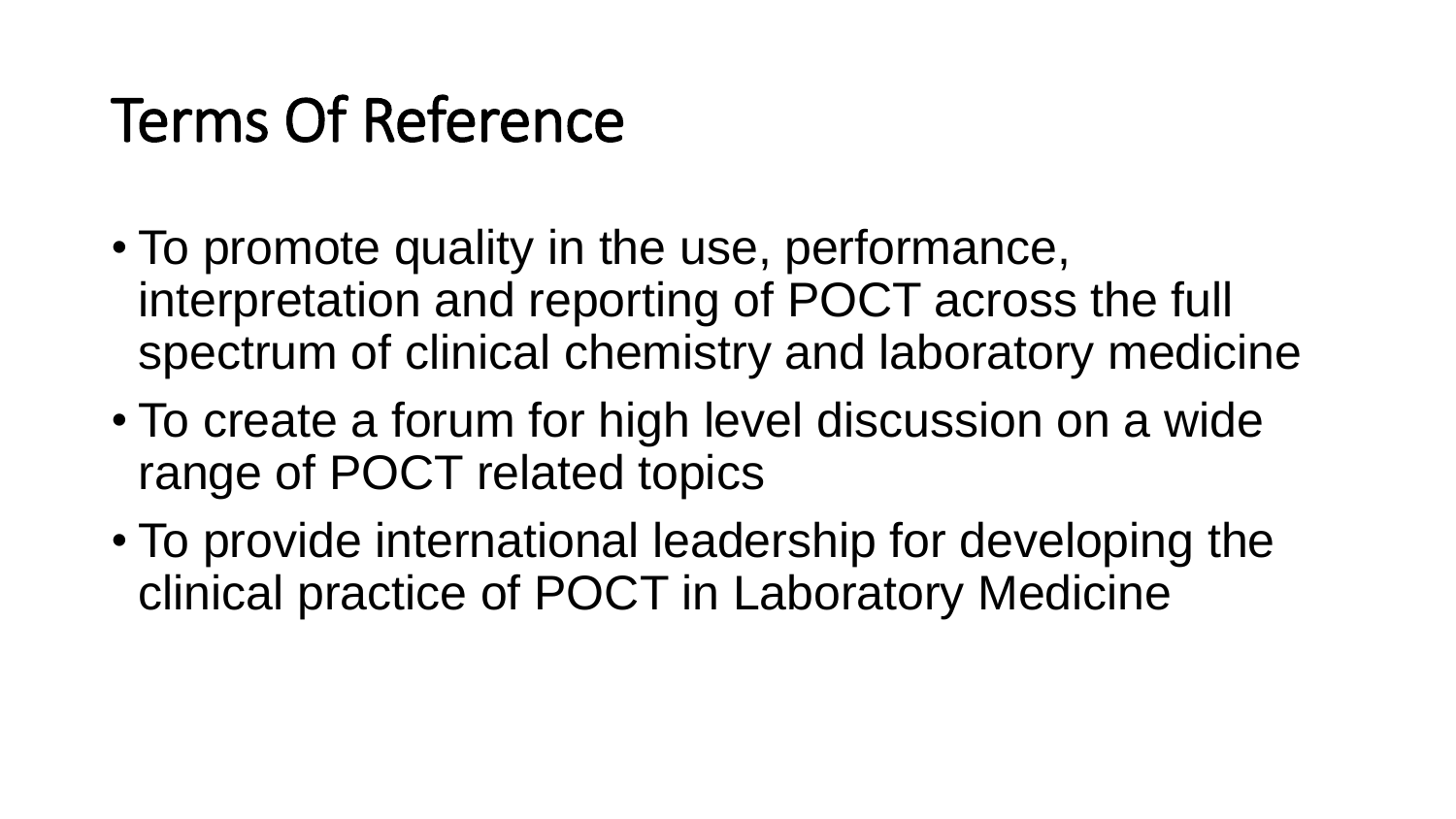## PoCT Growth

- Infectious and hospital-acquired diseases to facilitate rapid diagnosis and screening for prompt and efficient patient care.
- Resource-limited settings, where there is a shortage of trained medical and laboratory staff.
- Old age homes and pharmacies
- Remote patient monitoring to manage chronic disease eg diabetes, COPD, heart failure, hypertension and cancer